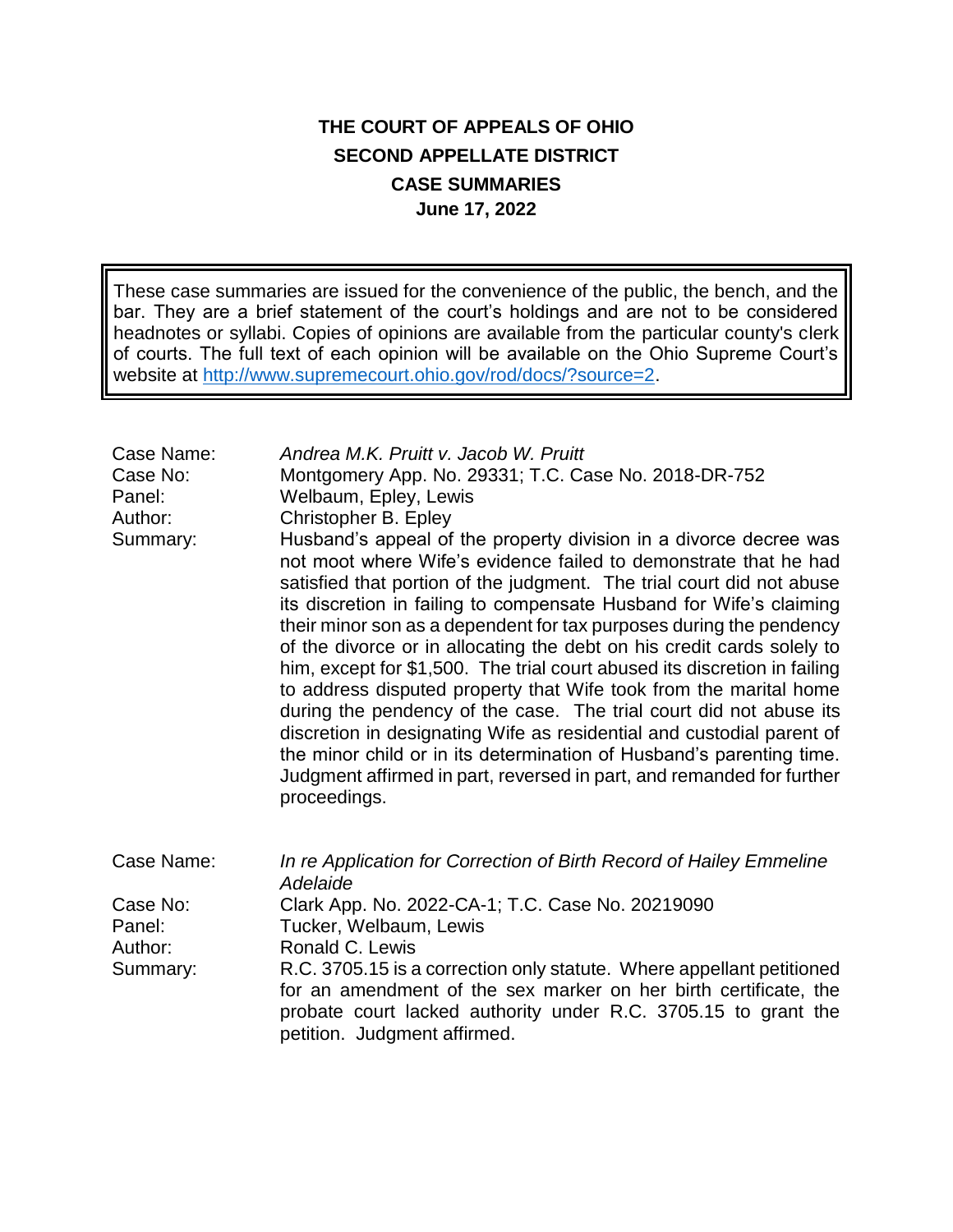| Case Name:<br>Case No:<br>Panel:<br>Author:<br>Summary: | State of Ohio v. Aaliyah Winters<br>Montgomery App. No. 29157; T.C. Case No. CRB 2100049<br>Tucker, Welbaum, Lewis<br>Ronald C. Lewis<br>Appellant's conviction for disorderly conduct was based on sufficient<br>evidence and was not against the manifest weight of the evidence,<br>but because the complaint only alleged a minor misdemeanor level<br>of the offense, her conviction is modified from a fourth-degree<br>misdemeanor to a minor misdemeanor.<br>Trial counsel was not<br>ineffective in failing to file a request for discovery. The 30-day<br>suspended jail sentence is vacated because no jail term may be<br>imposed for a minor misdemeanor. Judgment vacated in part and<br>affirmed as modified.                                                                                                     |
|---------------------------------------------------------|----------------------------------------------------------------------------------------------------------------------------------------------------------------------------------------------------------------------------------------------------------------------------------------------------------------------------------------------------------------------------------------------------------------------------------------------------------------------------------------------------------------------------------------------------------------------------------------------------------------------------------------------------------------------------------------------------------------------------------------------------------------------------------------------------------------------------------|
| Case Name:<br>Case No:<br>Panel:<br>Author:<br>Summary: | State of Ohio v. Thomas M. West<br>Greene App. No. 2021-CA-17; T.C. Case No. 2020-CV-642<br>Tucker, Welbaum, Lewis<br>Jeffrey M. Welbaum<br>The trial court did not err by granting summary judgment in favor of<br>the State on its vexatious litigator complaint and by designating<br>appellant a vexatious litigator, where the State satisfied its burden to<br>establish that no genuine issue of material fact existed for trial. The<br>trial court's summary judgment ruling was not premature and did not<br>deny appellant his right to discovery. Appellant's claim that the<br>vexatious litigator statute is unconstitutional also lacks merit, as it is<br>well established that the statute is constitutional in its entirety.<br>Judgment affirmed.                                                             |
| Case Name:<br>Case No:<br>Panel:<br>Author:<br>Summary: | State of Ohio v. Shaun J. Haralson<br>Miami App. No. 2021-CA-38; T.C. Case No. 2021-CR-203A<br>Tucker, Welbaum, Lewis<br>Jeffrey M. Welbaum<br>The trial court did not err by overruling appellant's motion to suppress<br>drug evidence that was discovered on appellant's person and in his<br>residence during the execution of a search warrant. The search<br>warrant was not improperly executed, as it was not unlawful for the<br>officers to execute the search warrant before filing it with the clerk of<br>court. In addition, the search warrant's supporting affidavit included<br>a request to search appellant's person and alleged facts that<br>provided a substantial basis to conclude that there was probable<br>cause to search appellant's person for evidence of drug trafficking.<br>Judgment affirmed. |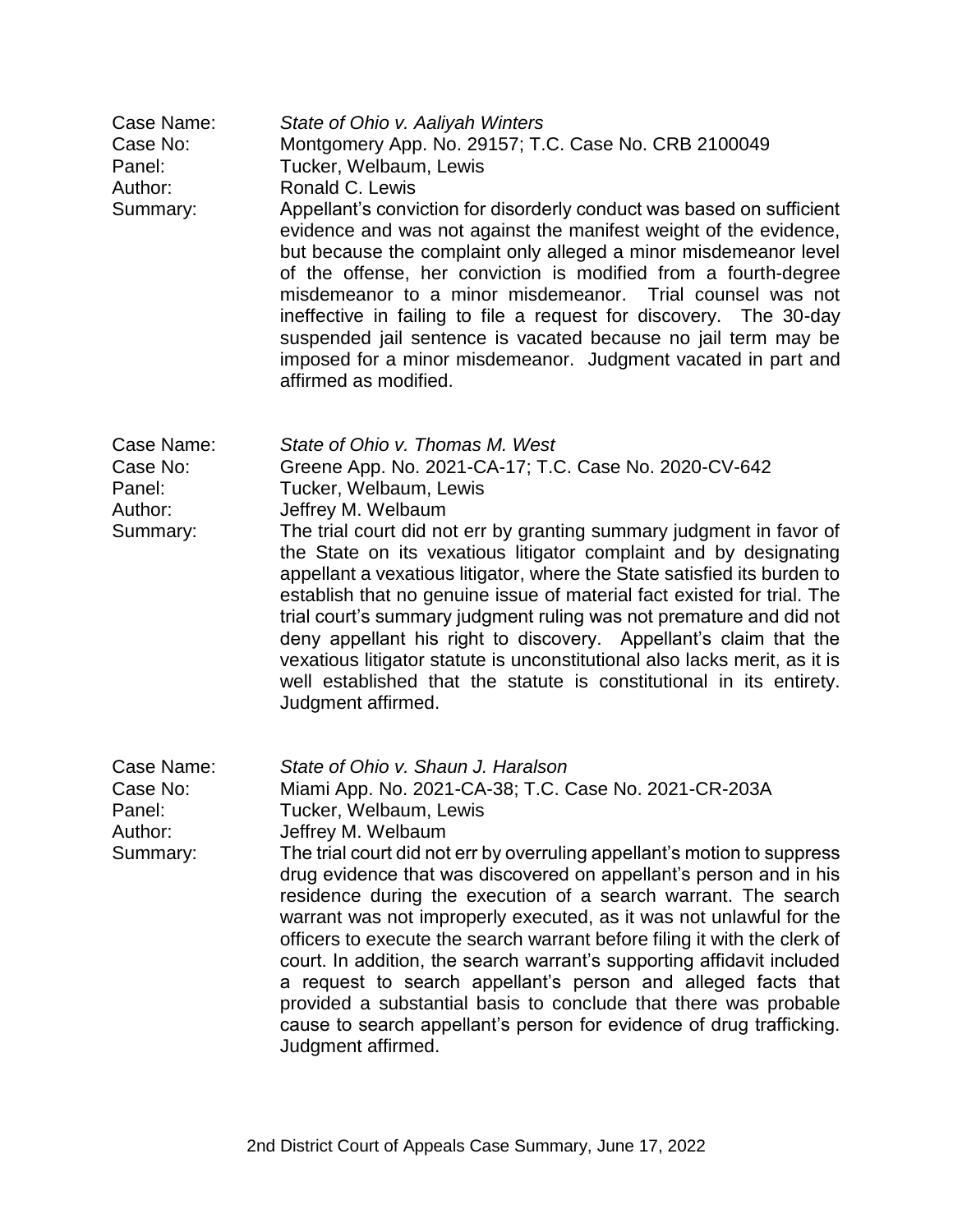| Case Name:<br>Case No:<br>Panel:<br>Author:<br>Summary: | State of Ohio v. Travis Kennard<br>Montgomery App. No. 29201; T.C. Case No. 2021-CRB-1986<br>Welbaum, Epley, Lewis<br>Jeffrey M. Welbaum<br>The trial court's findings that appellant had committed domestic<br>violence and assault were supported by sufficient evidence and were<br>not against the manifest weight of the evidence; after merger of the<br>offenses, appellant was properly convicted of domestic violence.<br>Appellant's claim that his trial counsel provided ineffective assistance<br>by having him testify at trial lacks merit because such a decision is a<br>matter of trial strategy that cannot form the basis of an ineffective<br>assistance claim. Additionally, appellant's claim that his trial counsel<br>was ineffective for failing to advise him of his right not to testify at trial<br>is a matter outside the record that cannot be raised on direct appeal.<br>Judgment affirmed. |
|---------------------------------------------------------|-------------------------------------------------------------------------------------------------------------------------------------------------------------------------------------------------------------------------------------------------------------------------------------------------------------------------------------------------------------------------------------------------------------------------------------------------------------------------------------------------------------------------------------------------------------------------------------------------------------------------------------------------------------------------------------------------------------------------------------------------------------------------------------------------------------------------------------------------------------------------------------------------------------------------------|
| Case Name:<br>Case No:<br>Panel:                        | State of Ohio v. Jacob David Leamman<br>Champaign App. Nos. 2021-CA-30 and 2021-CA-35;<br>T.C. Case No. 2021-CR-72<br>Tucker, Welbaum, Lewis                                                                                                                                                                                                                                                                                                                                                                                                                                                                                                                                                                                                                                                                                                                                                                                  |
| Author:<br>Summary:                                     | Michael L. Tucker<br>Application of the Reagan Tokes Act to appellant at sentencing did<br>not violate his right to due process, trial by jury, or the separation-of-<br>powers doctrine. Defense counsel did not provide ineffective<br>assistance by failing to object to appellant's being sentenced under<br>the Reagan Tokes Act's indeterminate-sentencing scheme. The trial<br>court did not err in overruling appellant's plea-withdrawal motion<br>without holding an evidentiary hearing. Judgment affirmed.                                                                                                                                                                                                                                                                                                                                                                                                        |
| Case Name:<br>Case No:<br>Panel:<br>Author:<br>Summary: | State of Ohio v. William Dixon<br>Montgomery App. No. 29324; T.C. Case No. 2005-CR-4213/4<br>Tucker, Welbaum, Lewis<br>Michael L. Tucker<br>This is appellant's eighth appeal regarding his 2006 convictions for<br>complicity to commit aggravated robbery, complicity to commit<br>aggravated burglary, complicity to commit felonious assault, and<br>three attendant firearm specifications. The trial court properly<br>overruled appellant's motion to withdraw his plea and vacate the<br>convictions. Judgment affirmed.                                                                                                                                                                                                                                                                                                                                                                                              |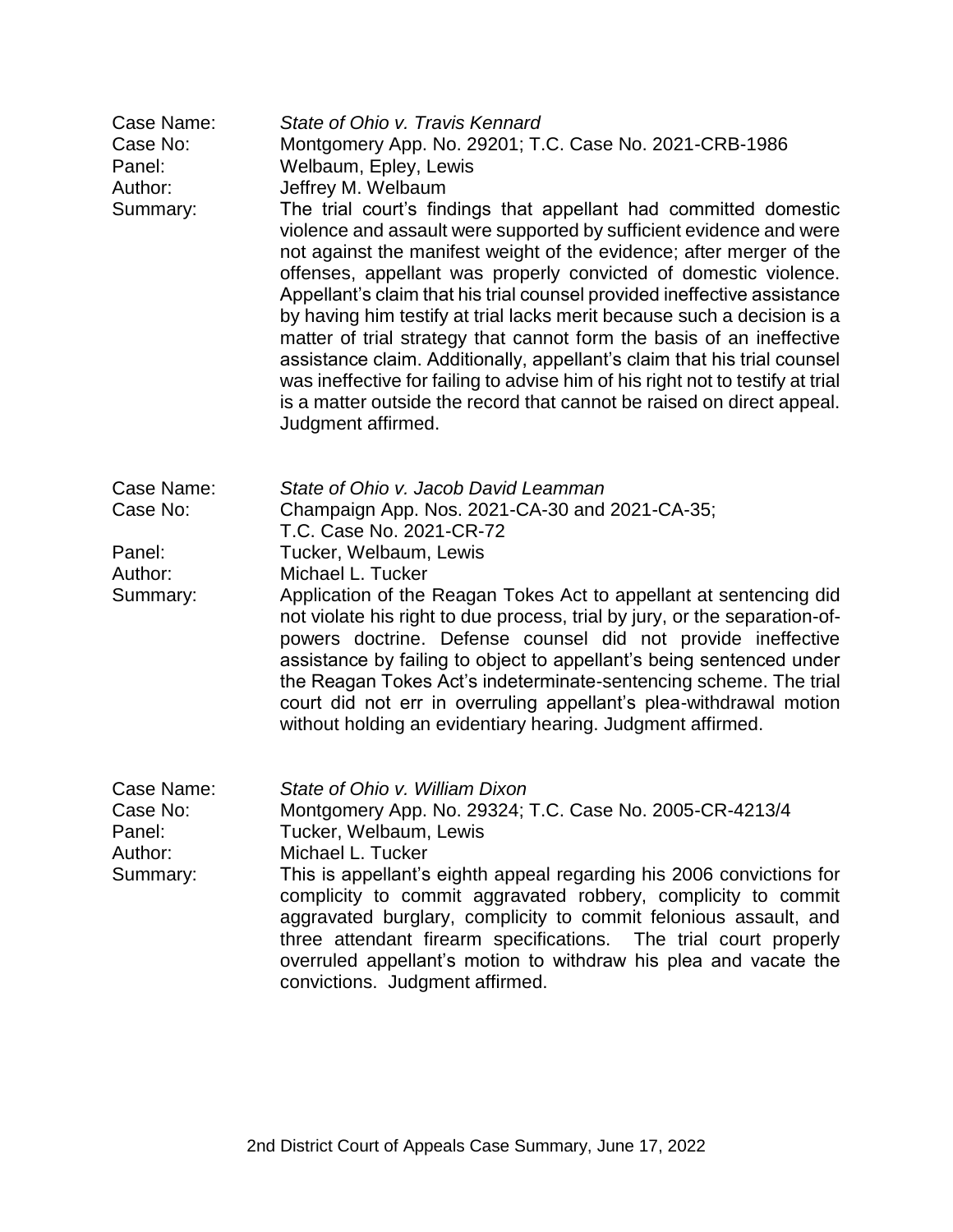| Case Name:<br>Case No:<br>Panel:<br>Author:<br>Summary: | In re $M.W., Jr.$<br>Montgomery App. No. 29413; T.C. Case No. G-2019-002613-0J,0N<br>Tucker, Donovan, Epley<br>Michael L. Tucker<br>The trial court did not abuse its discretion in awarding Mother legal<br>custody of the parties' minor child, thereby reunifying her with the<br>child following an adjudication of neglect and dependency. The<br>record supports the trial court's analysis of the statutory best-interest<br>factors. Judgment affirmed.                                                                                                                                                                                                                                                                                                      |
|---------------------------------------------------------|----------------------------------------------------------------------------------------------------------------------------------------------------------------------------------------------------------------------------------------------------------------------------------------------------------------------------------------------------------------------------------------------------------------------------------------------------------------------------------------------------------------------------------------------------------------------------------------------------------------------------------------------------------------------------------------------------------------------------------------------------------------------|
| Case Name:<br>Case No:<br>Panel:<br>Author:             | State of Ohio v. Latre Tate<br>Montgomery App. No. 29301;<br>T.C. Case Nos. 2020-CR-177, 2020-CR-2589, 2021-CR-2172/1<br>Tucker, Donovan, Lewis<br>Mary E. Donovan                                                                                                                                                                                                                                                                                                                                                                                                                                                                                                                                                                                                   |
| Summary:                                                | After conducting an independent review of the record as required by<br>Anders v. California, 386 U.S. 738, 87 S.Ct. 1396, 18 L.Ed.2d 493<br>(1967), we find no issues with arguable merit for appeal. The record<br>reflects that the trial court fully complied with the requirements of<br>Crim.R. 11(E) and that appellant entered his guilty plea to<br>unauthorized use of a motor vehicle knowingly, intelligently, and<br>voluntarily in Case No. 2021-CR-2172/1. Furthermore, appellant<br>was afforded all of his due process protections before the trial court<br>revoked his community control on unrelated felony counts in Case<br>Nos. 2020-CR-2589 and 2020-CR-177 and sentenced him to an<br>aggregate prison term of 18-months. Judgment affirmed. |

## **DECISION AND ENTRY RENDERED DECEMBER 3, 2021**

| Case Name: | State of Ohio v. Thomas M. West                                                                                                                                                                                                                                                                                                                                                                                                                                                                                                                                                                   |
|------------|---------------------------------------------------------------------------------------------------------------------------------------------------------------------------------------------------------------------------------------------------------------------------------------------------------------------------------------------------------------------------------------------------------------------------------------------------------------------------------------------------------------------------------------------------------------------------------------------------|
| Case No.   | Greene App. No. 2021-CA-17; T.C. Case No. 2020-CV-642                                                                                                                                                                                                                                                                                                                                                                                                                                                                                                                                             |
| Panel:     | Donovan, Welbaum, Hall                                                                                                                                                                                                                                                                                                                                                                                                                                                                                                                                                                            |
| Author:    | Per Curiam                                                                                                                                                                                                                                                                                                                                                                                                                                                                                                                                                                                        |
| Summary:   | A vexatious litigator proceeding under R.C. 2323.52 satisfies the<br>definition of a special proceeding, and a judgment entry determining<br>that a litigant is a vexatious litigator affects his or her substantial right,<br>namely access to the courts without first obtaining leave. However,<br>to be a final appealable order, a judgment making a vexatious<br>litigator determination must include the trial court's certification that<br>there is no just reason for delay under Civ.R. 54(B) if counterclaims<br>are still pending in the trial court at that time. The trial court's |